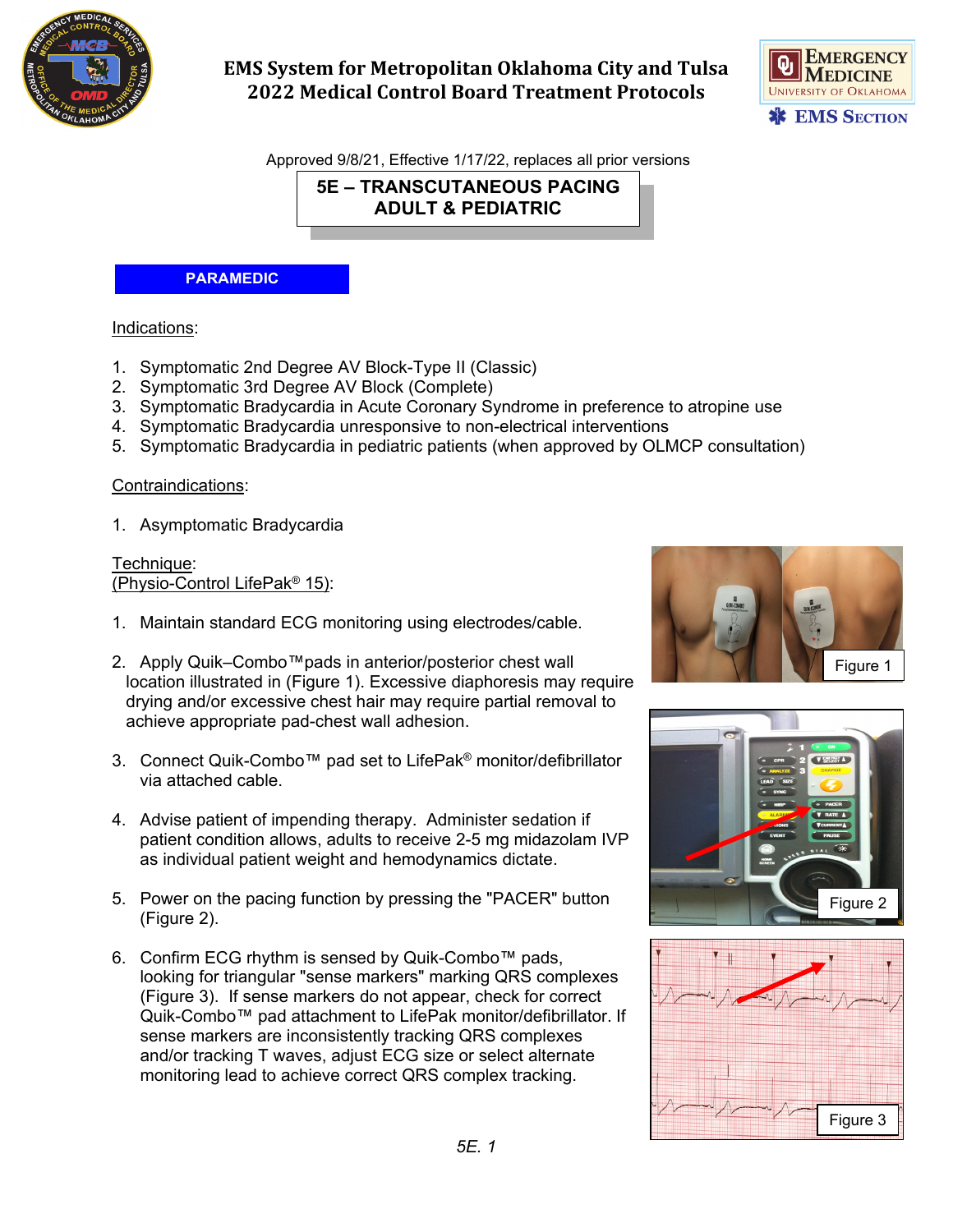

# **EMS System for Metropolitan Oklahoma City and Tulsa 2022 Medical Control Board Treatment Protocols**



Approved 9/8/21, Effective 1/17/22, replaces all prior versions

## **PROTOCOL 5E: Transcutaneous Pacing, Adult & Pediatric, cont.**

### Technique (cont):

- 7. Set pacing **rate** at 60 paces per minute (adults) either by pressing the "RATE" switch up arrow to increase rate or down arrow to decrease rate or by rotating the "SPEED DIAL" knob (Figure 4). The "RATE" switch will allow changes in 10 paces per minute increments; the "SPEED DIAL" knob will allow changes in 5 paces per minute increments.
- 8. Set pacing **current** at minimum level achieving electrical AND mechanical capture. Deliver electrical pacing current either by pressing the "CURRENT" switch up arrow to increase milliAmp (mA) current or down arrow to decrease mA current or by rotating the "SPEED DIAL" knob (Figure 5). The "CURRENT" switch will allow changes in 10 mA increments; the "SPEED DIAL" knob will allow changes in 5 mA increments.
- 9. Pressing the "PAUSE" button will cause the set pacing rate to decrease by 25% (eg. rate of 60 paces per minute changes to rate of 45 paces per minute) while it is being depressed. This function should not be used without directive from OLMC.
- 10. If pacing therapy termination is required, power off the pacing function by pressing the "PACER" button (Figure 2).





### Pacing-Related Considerations: (Physio-Control LifePak® 15):

- 1. In the event of ventricular fibrillation or pulseless ventricular tachycardia, pressing the yellow "CHARGE" button will automatically stop the pacing function. Proceed with defibrillation.
- 2. If the monitor displays "**ECG LEAD OFF"** during transcutaneous pacing, pacing automatically switches to non – demand and continues at the fixed rate until the ECG lead(s) is reattached. During non – demand pacing, the pacemaker delivers pulses at the set pace rate regardless of any intrinsic beats that the patient may have. The monitor continues to display the pacing rate and the current. To reestablish demand pacing, reattach the ECG lead(s).
- 3. If the Quik-Combo™ electrodes detach during pacing, the monitor will display "**CONNECT ELECTRODES"** and "**PACING STOPPED"** messages and sound an alarm. The set pacing rate is maintained, but the current resets to 0 mA. Reattaching the Quik-Combo<sup>™</sup> electrodes silences the alarm and removes the messages. The current remains at 0 mA until manually adjusted as described above.